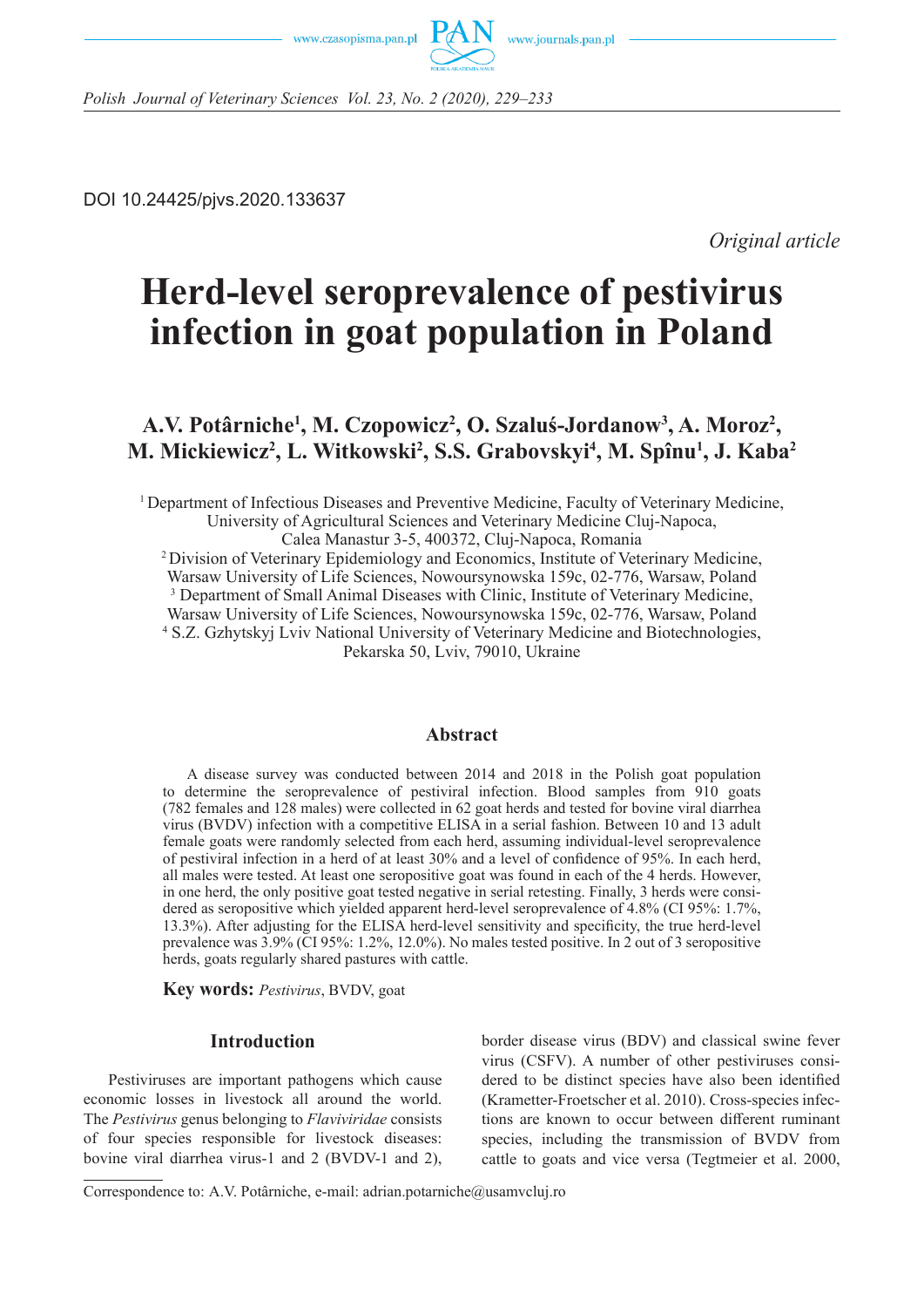

Broaddus et al. 2007, Broaddus et al. 2009, Bachofen et al. 2013). Molecular techniques have demonstrated that both BVDV and BDV can infect small ruminants (Pratelli et al. 1999, 2001). Symptomatic pestivirus infections are uncommon in goats, with abortion being the main clinical sign (Nettleton et al. 1998). Even though pestiviruses are rarely isolated from naturally infected goats (Krametter-Froetscher et al. 2008), serological evidence of pestivirus infections in goats has been reported in many countries, including Poland.

In Poland, pestiviral infections appear to be widespread in the cattle population (Stefaniak et al. 2008, Kuta et al. 2013, Rypuła et al. 2020). Although BVDV-2 has recently been identified for the first time in Polish cattle (Polak et al. 2014), BVDV-1 remains a leading pestiviral species (Kuta et al. 2013). So far only a single epidemiological study regarding pestiviruses has been carried out in the Polish dairy goat population (Czopowicz et al. 2011). This survey revealed that in 2007 herd-level seroprevalence was roughly 10% (10.2%, CI 95%: 4.4%, 21.8%), and identified BVDV-1 as an infectious agent responsible for seroconversion. A recent meta-analysis showed that over the last few decades seroprevalence of BVDV infection in cattle in Europe had remained quite stable or even fell slightly (Scharnbock et al. 2018). Therefore, we decided to determine the herd-level seroprevalence of pestivirus infection in the Polish goat population several years after the first serosurvey so that we could pinpoint any up- or downward trend if present.

#### **Materials and Methods**

#### **Study population**

The study was conducted between 2014 and 2018. The study population consisted of dairy goat herds with at least 20 adult (>1 year-old) female goats. According to the Main Statistical Office of Poland, there were 239 such herds in this time period. The herds contained from 21 to 426 adult female goats (median herd size of 72 adult goats), 4824 heads in total.

#### **Method of sampling and sample size**

The two stage cluster sampling method was applied (Thrusfield and Christley 2018). First, a representative sample of herds was selected so that the true herd-level seroprevalence could be determined. Then, in each of these herds a sample of adult female goats was drawn using a simple random method to detect at least one infected animal provided that the true within-herd seroprevalence was at least 30%. In each herd all adult males were also tested. The level of confidence was set at 95%. Epidemiological calculations (sample sizes, individual- and herd-level test accuracy parameters) were performed in EpiTools (Sergeant 2019).

Individual-level sensitivity (Se) and specificity (Sp) of the ELISA were assumed to be 92% and 95%, respectively (Evans et al. 2017, Kalaiyarasu et al. 2015). On the basis of the former serosurvey (Czopowicz et al. 2011) the herd-level prevalence of the infection in the goat population was expected to be low, so serological testing was performed in a serial fashion i.e. positive samples were retested with the same test to increase the predictive value of the positive result. Serial Se and Sp were calculated according to the following formulas (Thrusfield and Christley 2018):

$$
Seserial = Se2
$$

$$
Spserial = 1-(1-Sp)2
$$

The individual-level Se<sub>serial</sub> and Sp<sub>serial</sub> were 84% and >99%, respectively. On this basis the number of goats randomly selected in each herd ranged from 10 to 13, depending on the herd size.

Se<sub>serial</sub> and Sp<sub>serial</sub> were then adjusted from individual- to herd-level  $(HSe<sub>serial</sub>$  and  $HSp<sub>serial</sub>$  according to Cameron and Baldock (1998), for a median herd size of 72 animals, herd cut-off value of one animal positive indicating a positive herd, 10-13 animals sampled per herd (median of 13), within-herd prevalence of 30% and sampling without replacement.  $HSe<sub>serial</sub>$  and  $HSp<sub>serial</sub>$ were 99% and 99%, respectively.

Assuming a true herd-level prevalence of 10% (Czopowicz et al. 2011), accepted precision of the estimation of 8% and the aforementioned test accuracy the number of herds to be randomly selected was at least 61.

True herd-level prevalence was calculated using the Rogan-Gladen estimator (Rogan and Gladen 1978):

True herd –  
level prevalence = 
$$
\frac{apparent herd - level prevalence + HSpserial - 1}{HSpserial + HSpserial - 1}
$$

Ninety-five percent confidence intervals for proportions were calculated using the Wilson score method (Altman et al. 2000). Seroprevalences were compared between the present and the previous study (Czopowicz et al. 2011) using Pearson's chi-square test, with the significance level ( $\alpha$ ) set at 0.05.

#### **Blood collection and serological testing**

Each year herds from a different part of Poland were visited so no overlapping between goat herds tested each year existed. Not more than 10 herds enrolled in this study had been screened a decade ago.

Blood was collected from the jugular vein to dry 10ml tubes, allowed to clot overnight, and centrifuged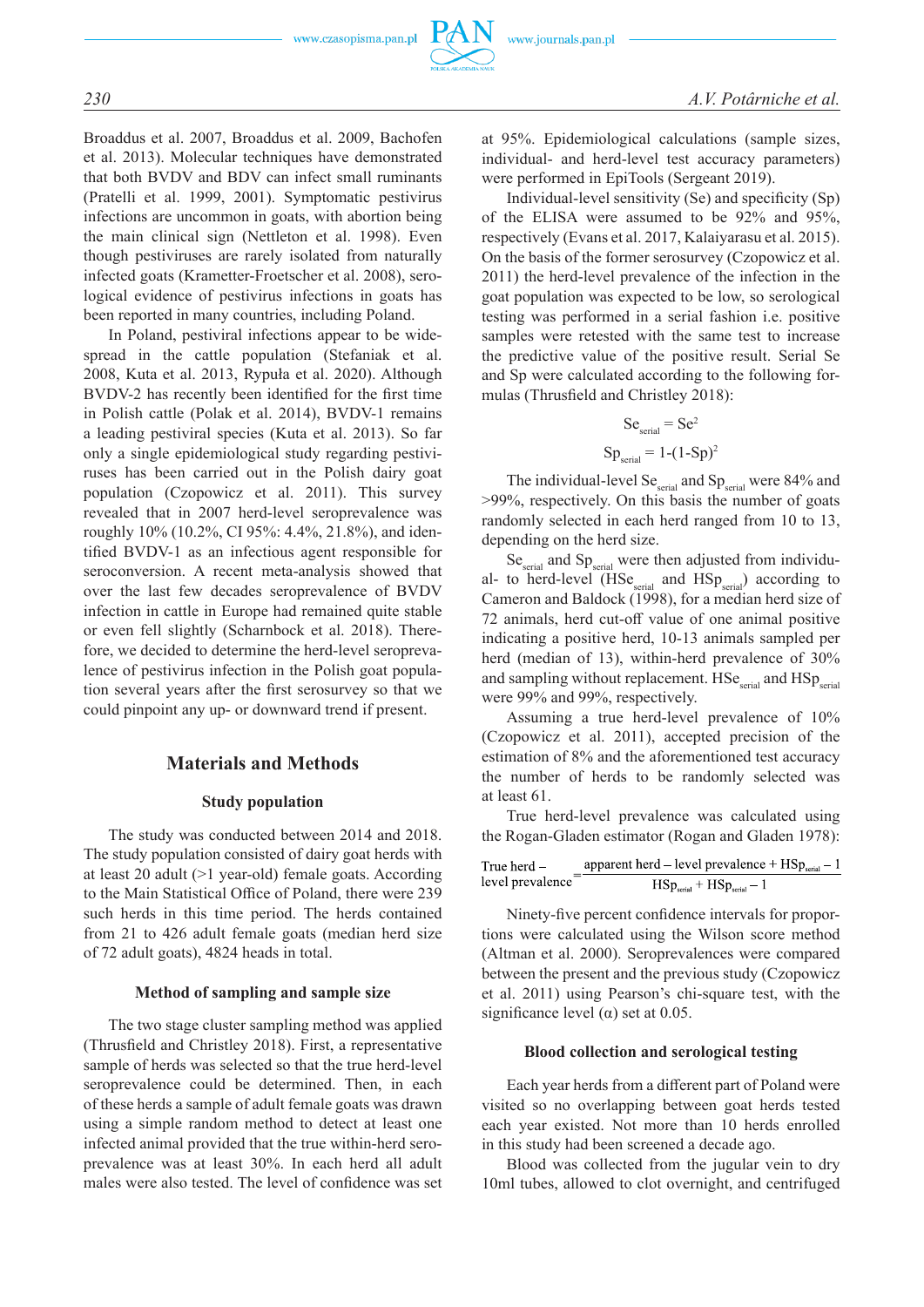### *Herd-level seroprevalence of pestivirus infection ... 231*

| Herd        | Total herd size            | Herd location<br>in Poland<br>(name of province) | Goat           | ELISA testing <sup>a</sup> |        |                 |        |             |
|-------------|----------------------------|--------------------------------------------------|----------------|----------------------------|--------|-----------------|--------|-------------|
|             |                            |                                                  |                | 1 <sup>st</sup>            |        | 2 <sup>nd</sup> |        | Herd status |
|             |                            |                                                  |                | $S/N\%$                    | Result | $S/N\%$         | Result |             |
| $\mathbf A$ | 35<br>$(1$ male)           | north-eastern<br>(Podlasie)                      |                | 14.89                      | pos    | 13.46           | pos    | <b>POS</b>  |
| B           | 171<br>$(7$ males)         | western<br>(Wielkopolska)                        |                | 7.82                       | pos    | 195.44          | neg    | POS         |
|             |                            |                                                  | 2              | 34.94                      | pos    | 28.41           | pos    |             |
|             |                            |                                                  | 3              | 14.33                      | pos    | 13.46           | pos    |             |
|             |                            |                                                  | 4              | 14.78                      | pos    | 14.90           | pos    |             |
|             |                            |                                                  | 5              | 8.14                       | pos    | 201.54          | neg    |             |
| $\mathbf C$ | 80<br>$(2$ males)          | western<br>(Wielkopolska)                        |                | 26.66                      | pos    | 17.89           | pos    | <b>POS</b>  |
|             |                            |                                                  | $\overline{2}$ | 16.08                      | pos    | 14.69           | pos    |             |
|             |                            |                                                  | 3              | 41.39                      | pos    | 35.39           | pos    |             |
| D           | 184<br>$(8 \text{ males})$ | southern<br>(Dolny Śląsk)                        |                | 7.59                       | pos    | 190.17          | neg    | <b>NEG</b>  |

Table 1. Detailed results of Innovative Diagnostics (ID) Screen® Bovine Viral Diarrhoea (BVD) p80 Antibody Competition assay.

a A cut-off point according to the manufacturer's manual was set at a competition percentage ratio (S/N%) of ≤50%

at 1500 rpm for 10 min. After centrifugation, serum samples were stored in Eppendorf tubes at -20°C until testing.

The serum samples were tested using ID Screen® BVD p80 Antibody Competition assay (IDvet – Innovative Diagnostics, Grabels, France). This was a competitive ELISA for the detection of antibodies against the p80-125 protein (NSP2-3) of BVD/MD/BD virus in serum, plasma or milk from sheep, goats, cattle or other susceptible species. The ELISA was performed according to the manufacturer's manual (BVDC ver. 1117 GB). The plate was read at 450 nm using an ELISA reader (BioTek Instruments). A competition percentage (S/N%) of  $\leq$ 50% was considered as a cut-off indicating the presence of antibodies.

#### **Results**

Sixty-two dairy goat herds were visited, which accounted for 25.9% of the study population. Seven hundred and eighty-two adult dairy female goats (16.2% of the study population) and 128 adult male goats (all kept in herds) were enrolled in the study  $-910$  animals in total.

At least one seropositive goat was found in 4 herds (1 goat in herd A and D, 5 goats in herd B, and 3 goats in herd C). However, in two herds (B and D) retesting of positive samples yielded negative results – since in one of these herds (D), this was the only positive sample, this herd was finally classified as seronegative (Table 1). Therefore, 3 herds (A, B, C) were eventually considered as seropositive which yielded an apparent herd-level seroprevalence of 4.8% (CI 95%: 1.7%, 13.3%). After adjusting for  $HSe<sub>serial</sub>$  and  $HSp<sub>serial</sub>$  of the ELISA the true herd-level prevalence was 3.9% (CI 95%:  $1.2\%$ ,  $12.0\%$ ). There was no significant difference in the apparent herd-level seroprevalence between the previous and the present study (p=0.278). In 2 out of 3 seropositive herds the goats regularly shared pastures with cattle.

In total, only 7 of 910 goats tested positive which yielded an overall individual-level apparent seroprevalence of only 0.8% (CI 95%: 0.4%, 1.6%). This turned out to be even lower when corrected by Se<sub>serial</sub> and Sp<sub>serial</sub> of the ELISA –  $0.6\%$  (CI 95%: 0.2%, 1.3%). No males tested positive.

#### **Discussion**

Our study shows that the herd-level seroprevalence of pestiviral infection in the dairy goat population is low and appears not to have increased over the previous decade, which is consistent with the results of the meta-analysis conducted recently in European cattle (Scharnbock et al. 2018).

This herd-level prevalence is much lower than that found in other European countries where it was roughly 30% in Austria, the Netherlands, Italy, and Norway (Loken 1990, Loken 1995, Krametter-Froetscher et al. 2006, Orsel et al. 2009, Cirone et al. 2018), and even 50% in Switzerland (Danuser et al. 2009). This difference in seroprevalence between Poland and other countries is very likely to spring from the fact that in Poland contact between the goat and cattle population is limited. Those two species are rarely kept on one farm, and if they do, there are usually a few cows which very rarely commingle with the goats.In contrast, in countries such as Austria and Switzerland, domestic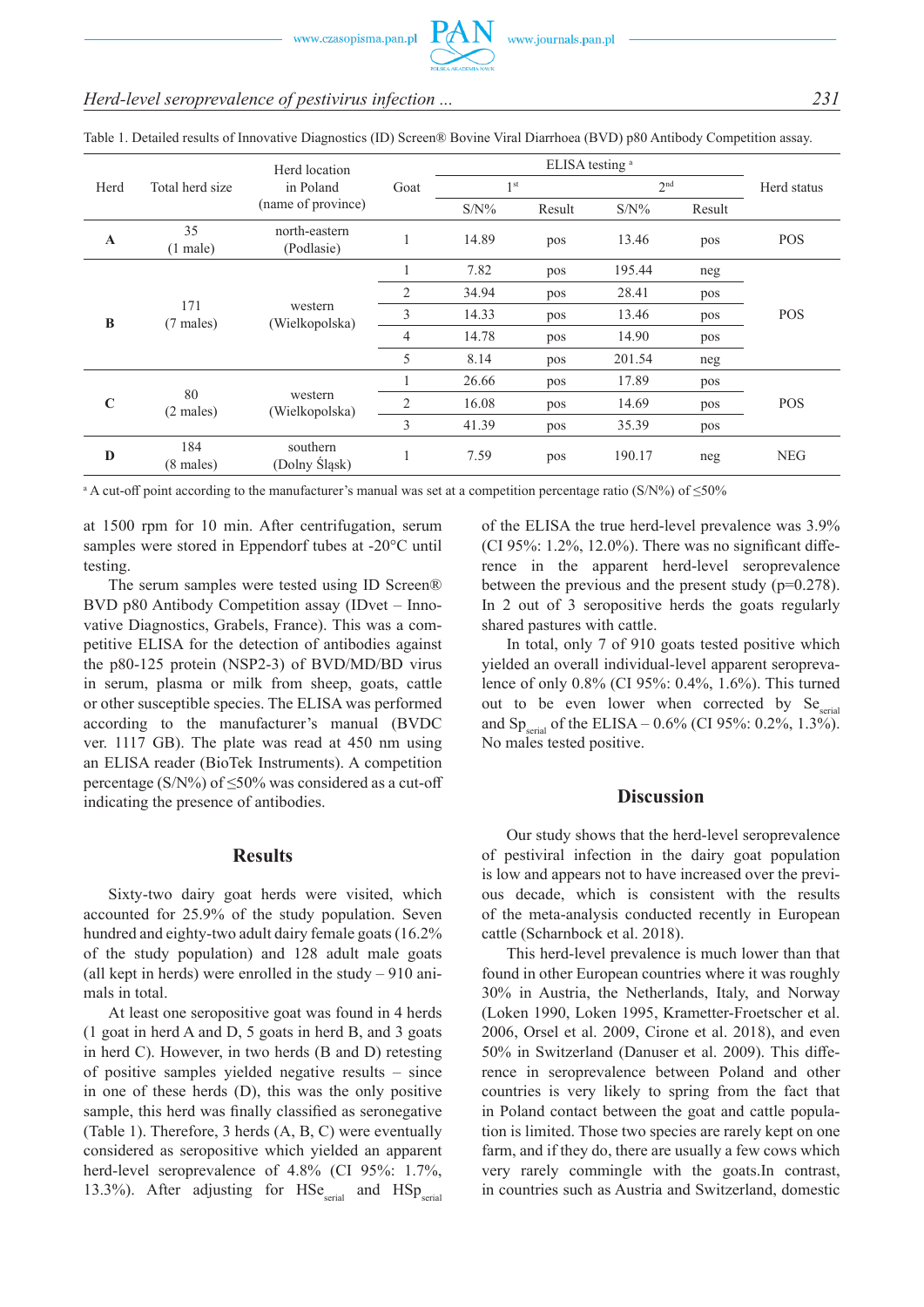www.czasopisma.pan.pl



ruminants and wild ruminants share Alpine pastures during the grazing season, which increases the risk of transmitting pathogens (Krametter-Froetscher et al. 2006, Danuser et al. 2009). Wildlife has been shown to play generally a limited role in the epidemiology of pestiviruses in domestic ruminant species (Krametter-Froetscher et al. 2006), and it seems to be similar in the Polish goat population. Although the infection has been reported in European bison in eastern and south-eastern Poland (Salwa et al. 2007) and from red deer in north-eastern Poland (Fabisiak et al. 2018), positive goat herds were not located in any of the these regions.

The epidemiological methodology of the present study is to some extent comparable with the study carried out several years earlier by Czopowicz et al. (2011). At first glance the expected within-herd seroprevalence of pestiviral infection for calculation of the sample size to be drawn from each herd is now much higher than in the previous study. However, this discrepancy is compensated by the fact that in this study adjustment for imperfection of the ELISA used was applied, whereas no such adjustment had been made in the previous study. As a consequence, the previous study could only inform about the apparent herd-level seroprevalence.

Clearly, we cannot fully exclude the possibility that the true within-herd prevalences in Polish herds were in fact much below the threshold of 30%, and as a result some positive herds were missed. Even though most studies show high BVDV seroprevalences within infected cattle herds (Sarrazin et al. 2013, Kovago et al. 2015, Moore et al. 2015, Barrett et al. 2018), data on typical within-herd seroprevalence of pestiviral infections in small ruminants indicate high diversity between herds (Evans et al. 2018, Fecknous et al. 2018).

In contrast to the present study, in the previous one (Czopowicz et al. 2011) the viral neutralization test, which is a gold standard for serological diagnostics of pestiviral infections (Hanon et al. 2018), was used to verify the status of positive samples and to identify pestiviral species. This allowed us to conclude that the goats were infected with BVDV-1 and not BDV. The lack of a confirmatory test is an important limitation of the present study. As herds seropositive in this and in the previous study did not overlap, we can only suspect that BVDV-1 was still responsible for the serological response. The fact that no reports on the presence of BDV infection in any Polish ruminant species have so far been published and the presence of cattle on two of three positive farms seem to strengthen this suspicion.

Our study confirms that even though pestiviral infection is present in the Polish goat population, it appears to remain at a low and stable level. Nevertheless, serological surveillance of small ruminants should be recommended as a part of any pestivirus control program.

#### **Acknowledgements**

This work was partially supported by UEFISCDI Romania Grant: PN-III-P1-1.1-MC-2018-0191. The publication of the article was financed by the Polish National Agency for Academic Exchange as part of the Foreign Promotion Program.

#### **References**

- Altman D, Machin D, Bryant T, Gardner M **(2000)** Statistics with Confidence: Confidence Intervals and Statistical Guidelines, 2nd ed., BMJ Books, Bristol, UK, pp 46-48.
- Bachofen C, Vogt HR, Stalder H, Mathys T, Zanoni R, Hilbe M, Schweizer M, Peterhans E **(2013**) Persistent infections after natural transmission of bovine viral diarrhoea virus from cattle to goats and among goats. Vet Res 44: 32
- Barrett D, Parr M, Fagan J, Johnson A, Tratalos J, Lively F, Diskin M, Kenny D **(2018)** Prevalence of Bovine Viral Diarrhoea Virus (BVDV), Bovine Herpes Virus 1 (BHV-1), Leptospirosis and Neosporosis, and associated risk factors in 161 Irish beef herds. BMC Vet Res 14: 8.
- Broaddus CC, Holyoak GR, Dawson L, Step DL, Funk RA, Kapil S **(2007)** Transmission of bovine viral diarrhea virus to adult goats from persistently infected cattle. J Vet Diagn Invest 19: 545-548.
- Broaddus CC, Lamm CG, Kapil S, Dawson L, Holyoak GR **(2009)** Bovine Viral Diarrhea Virus Abortion in Goats Housed with Persistently Infected Cattle. Vet Pathol 46: 45-53.
- Cameron AR, Baldock FC **(1998)** A new probability formula for surveys to substantiate freedom from disease. Prev Vet Med 34: 1-17.
- Cirone F, Cirone S, Trerotoli P, Buono R, Ciappetta G, Di Summa A, Gaggiano G, Pratelli A **(2018)** Cross sectional study for pestivirus infection in goats in southern Italy. Small Ruminant Res 166: 12-16.
- Czopowicz M, Kaba J, Schirrmeier H, Bagnicka E, Szaluś- -Jordanow O, Nowicki M, Witkowski L, Frymus T **(2011)** Serological evidence for BVDV-1 infection in goats in Poland – short communication. Acta Vet Hung 59: 399-404.
- Danuser R, Vogt HR, Kaufmann T, Peterhans E, Zanoni R **(2009)** Seroprevalence and characterization of pestivirus infections in small ruminants and new world camelids in Switzerland. Schweiz Arch Tierheilkd 151: 109-117.
- Evans CA, Lanyon SR, O'Handley RM, Reichel MP, Cockcroft PD **(2018)** Seroprevalence of antibodies to Pestivirus infections in South Australian sheep flocks. Aust Vet J 96: 312-314.
- Evans CA, Lanyon SR, Reichel MP **(2017)** Investigation of AGID and two commercial ELISAs for the detection